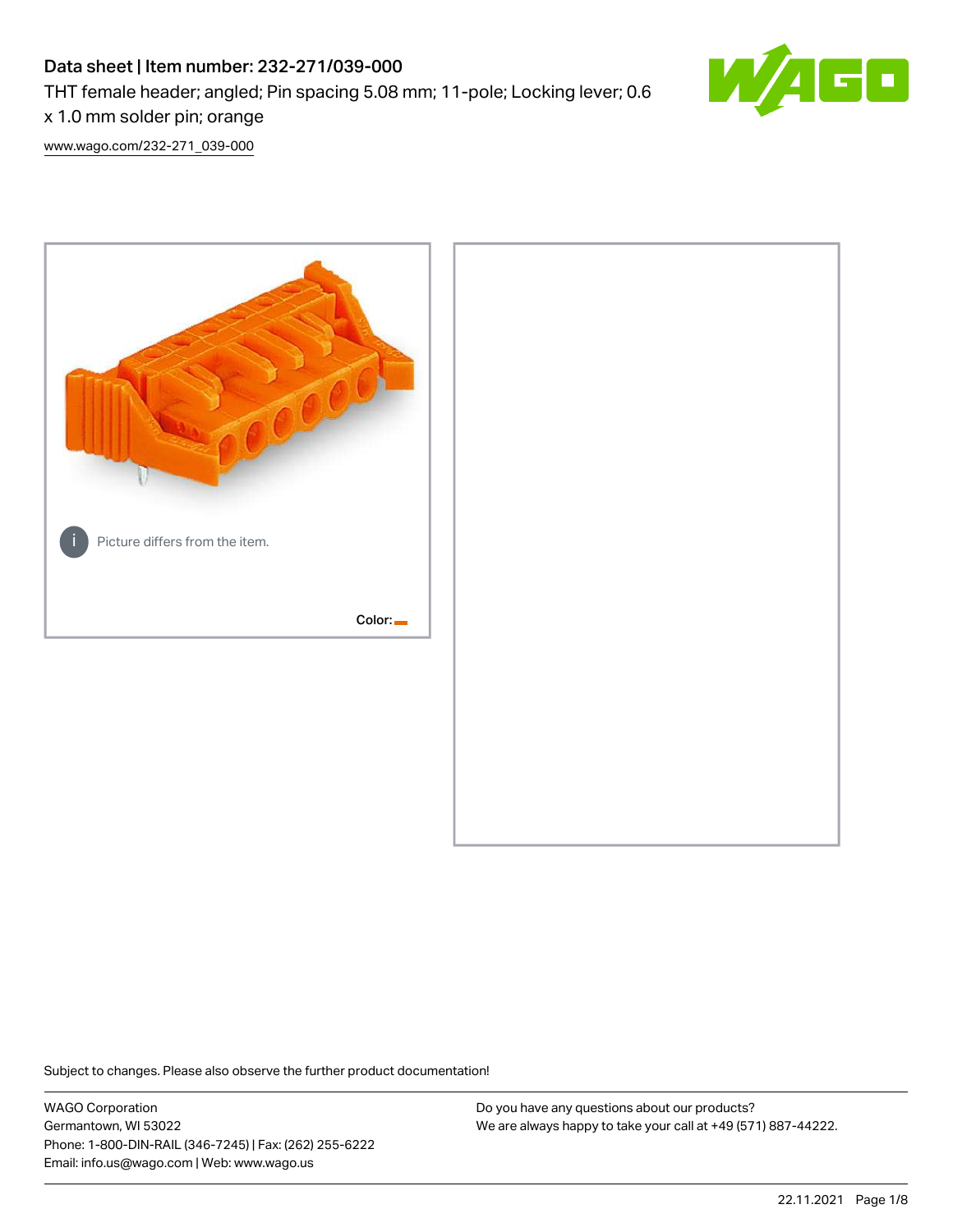

Dimensions in mm

L = pole no. x pin spacing

Distance to first solder pin: 2.2 mm

2- to 3-pole female connectors – one latch only

#### Item description

- **Horizontal or vertical PCB mounting via straight or angled solder pins**
- For board-to-board and board-to-wire connections
- $\blacksquare$ Touch-proof PCB outputs
- $\blacksquare$ Easy-to-identify PCB inputs and outputs
- **Now With coding fingers**

Subject to changes. Please also observe the further product documentation!

WAGO Corporation Germantown, WI 53022 Phone: 1-800-DIN-RAIL (346-7245) | Fax: (262) 255-6222 Email: info.us@wago.com | Web: www.wago.us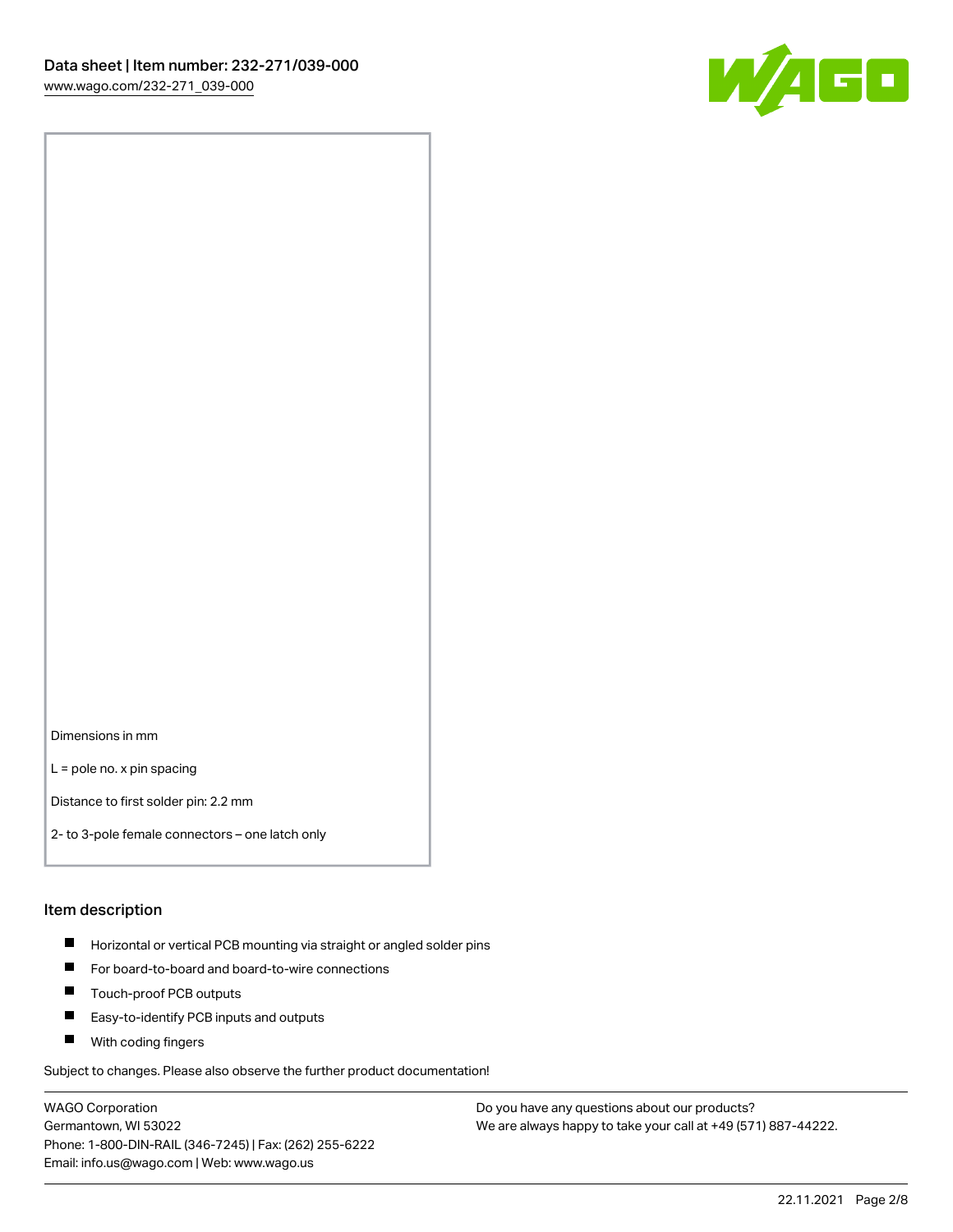

# Data

| Safety information 1 | The <i>MCS – MULTI CONNECTION SYSTEM</i> includes connectors<br>without breaking capacity in accordance with DIN EN 61984. When<br>used as intended, these connectors must not be connected<br>/disconnected when live or under load. The circuit design should<br>ensure header pins, which can be touched, are not live when<br>unmated. |
|----------------------|--------------------------------------------------------------------------------------------------------------------------------------------------------------------------------------------------------------------------------------------------------------------------------------------------------------------------------------------|
| Variants:            | Other pole numbers<br>3.8 mm pin projection for male headers with straight solder pins<br>Gold-plated or partially gold-plated contact surfaces<br>Other versions (or variants) can be requested from WAGO Sales or<br>configured at https://configurator.wago.com/                                                                        |

# Electrical data

## IEC Approvals

| Ratings per                 | IEC/EN 60664-1                                                       |
|-----------------------------|----------------------------------------------------------------------|
| Rated voltage (III / 3)     | 320 V                                                                |
| Rated surge voltage (III/3) | 4 <sub>k</sub> V                                                     |
| Rated voltage (III/2)       | 320 V                                                                |
| Rated surge voltage (III/2) | 4 <sub>k</sub> V                                                     |
| Nominal voltage (II/2)      | 630 V                                                                |
| Rated surge voltage (II/2)  | 4 <sub>k</sub> V                                                     |
| Rated current               | 12A                                                                  |
| Legend (ratings)            | (III / 2) $\triangleq$ Overvoltage category III / Pollution degree 2 |

## UL Approvals

| Approvals per                  | UL 1059 |
|--------------------------------|---------|
| Rated voltage UL (Use Group B) | 300 V   |
| Rated current UL (Use Group B) | 15 A    |
| Rated voltage UL (Use Group D) | 300 V   |
| Rated current UL (Use Group D) | 10 A    |

# Ratings per UL

| Rated voltage UL 1977 | 600 V |
|-----------------------|-------|
| Rated current UL 1977 |       |

Subject to changes. Please also observe the further product documentation!

| <b>WAGO Corporation</b>                                | Do you have any questions about our products?                 |
|--------------------------------------------------------|---------------------------------------------------------------|
| Germantown, WI 53022                                   | We are always happy to take your call at +49 (571) 887-44222. |
| Phone: 1-800-DIN-RAIL (346-7245)   Fax: (262) 255-6222 |                                                               |
| Email: info.us@wago.com   Web: www.wago.us             |                                                               |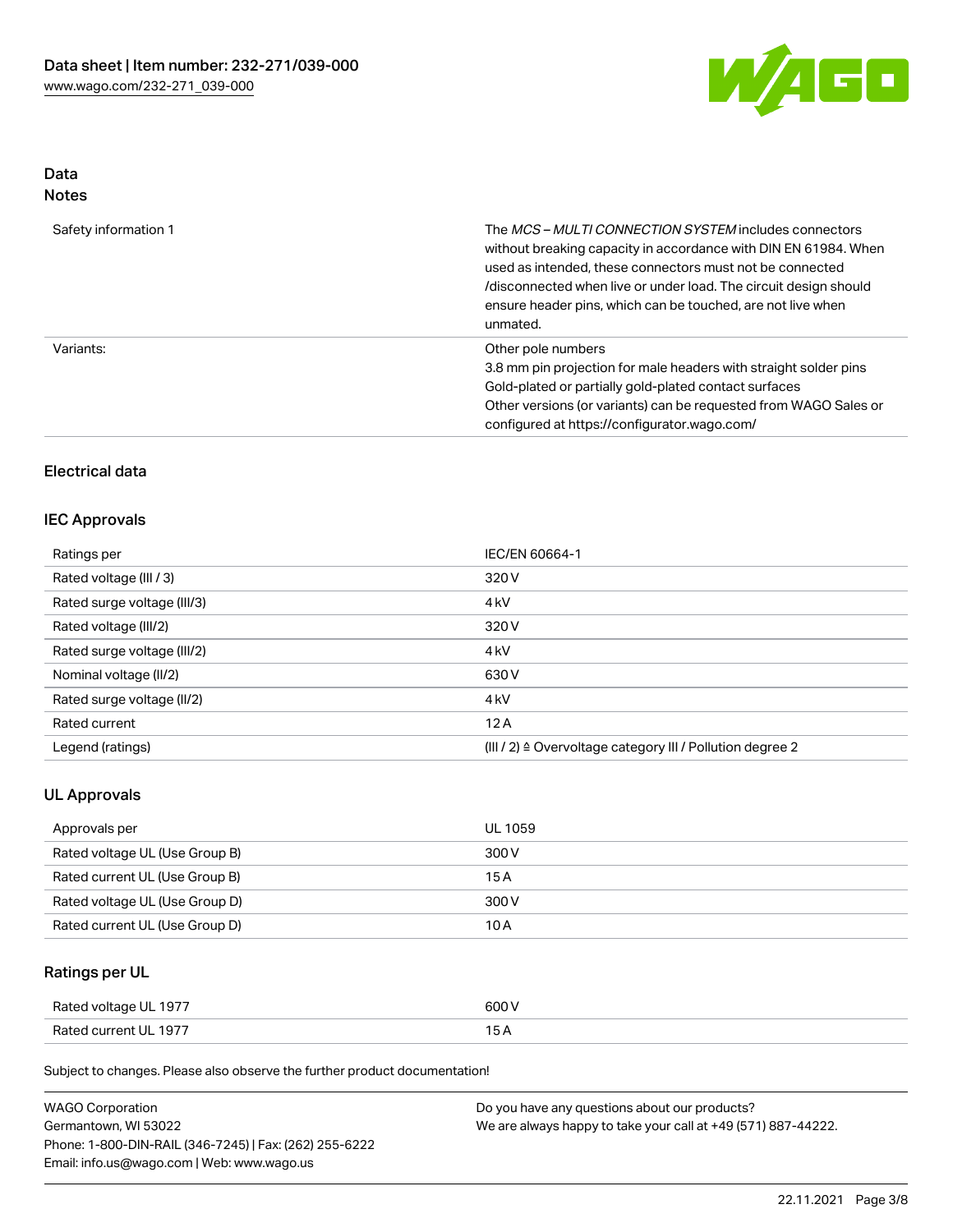

# CSA Approvals

| Approvals per                   | <b>CSA</b>         |
|---------------------------------|--------------------|
| Rated voltage CSA (Use Group B) | 300V               |
| Rated current CSA (Use Group B) | 15A                |
| Rated voltage CSA (Use Group D) | 300 V              |
| Rated current CSA (Use Group D) | 10A                |
| <b>Connection data</b>          |                    |
| Total number of potentials      | 11                 |
| Number of connection types      | 1                  |
| Number of levels                | 1                  |
| <b>Connection 1</b>             |                    |
| Number of poles                 | 11                 |
| Physical data                   |                    |
| Pin spacing                     | 5.08 mm / 0.2 inch |

| Width                                | 71.68 mm / 2.822 inch      |
|--------------------------------------|----------------------------|
| Height                               | 16.6 mm / 0.654 inch       |
| Height from the surface              | 11.6 mm / 0.457 inch       |
| Depth                                | 18.25 mm / 0.719 inch      |
| Solder pin length                    | 5 mm                       |
| Solder pin dimensions                | $0.6 \times 1$ mm          |
| Drilled hole diameter with tolerance | $1.3$ <sup>(+0.1)</sup> mm |

# Plug-in connection

| Contact type (pluggable connector) | Female header |
|------------------------------------|---------------|
| Connector (connection type)        | for PCB       |
| Mismating protection               | No            |
| Mating direction to the PCB        | 0°            |
| Locking of plug-in connection      | locking lever |

# PCB contact

| <b>PCB Contact</b>     |                                            |
|------------------------|--------------------------------------------|
| Solder pin arrangement | over the entire female connector (in-line) |

Subject to changes. Please also observe the further product documentation!

| <b>WAGO Corporation</b>                                | Do you have any questions about our products?                 |
|--------------------------------------------------------|---------------------------------------------------------------|
| Germantown. WI 53022                                   | We are always happy to take your call at +49 (571) 887-44222. |
| Phone: 1-800-DIN-RAIL (346-7245)   Fax: (262) 255-6222 |                                                               |
| Email: info.us@wago.com   Web: www.wago.us             |                                                               |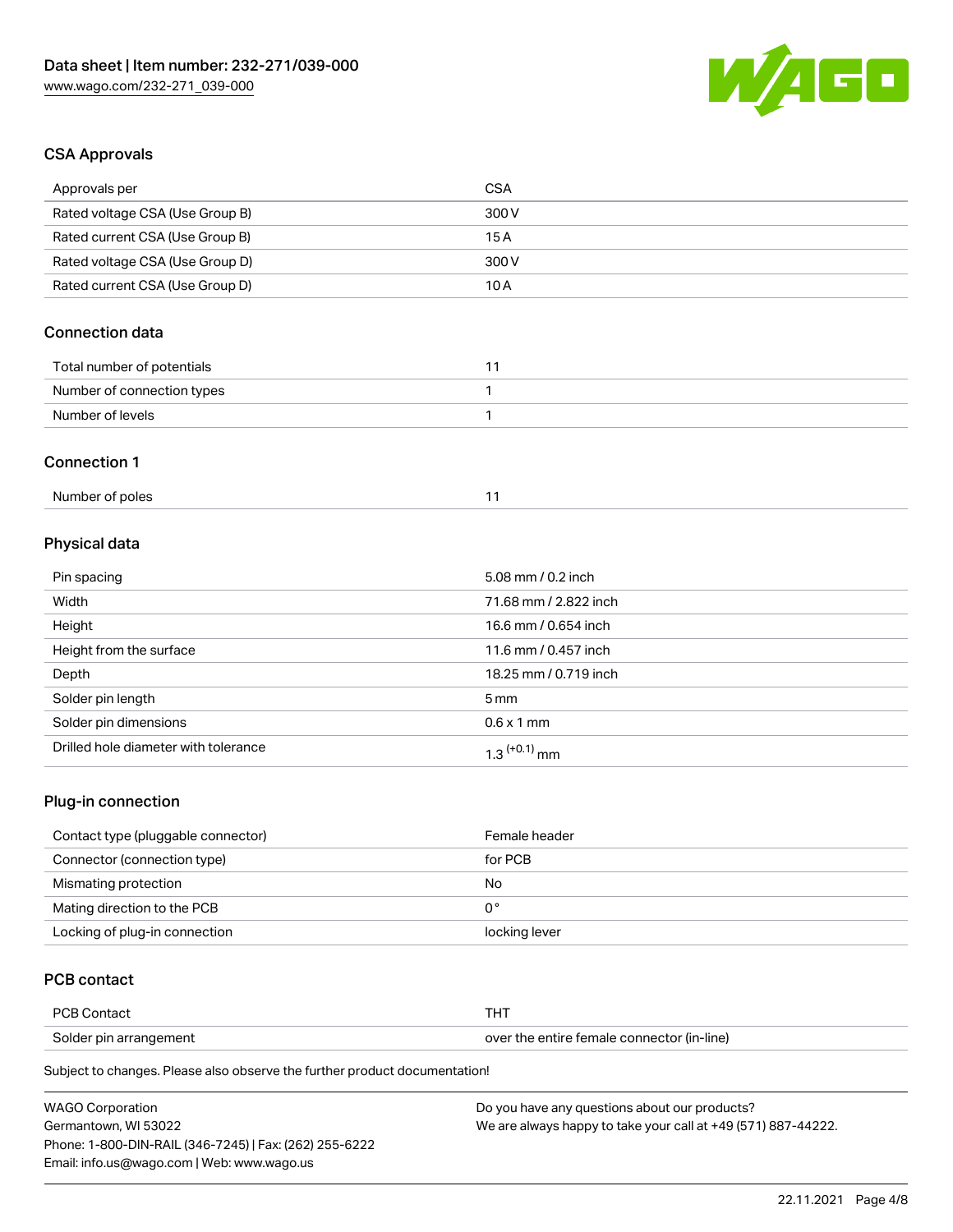

Number of solder pins per potential 1

#### Material data

| Color                       | orange           |
|-----------------------------|------------------|
| Material group              |                  |
| Insulation material         | Polyamide (PA66) |
| Flammability class per UL94 | V <sub>0</sub>   |
| Contact material            | Copper alloy     |
| Contact plating             | tin-plated       |
| Fire load                   | 0.183 MJ         |
| Weight                      | 10.4 g           |

### Environmental requirements

| Limit temperature range<br>. | ∴ +85 °ົ<br>-60 |  |
|------------------------------|-----------------|--|
|------------------------------|-----------------|--|

## Commercial data

| PU (SPU)              | 25 Stück      |
|-----------------------|---------------|
| Packaging type        | box           |
| Country of origin     | DE            |
| <b>GTIN</b>           | 4050821689430 |
| Customs tariff number | 85366990990   |

## Approvals / Certificates

#### Ship Approvals

| Logo                | Approval                               | <b>Additional Approval Text</b> | Certificate<br>name |
|---------------------|----------------------------------------|---------------------------------|---------------------|
|                     | <b>ABS</b>                             | $\overline{\phantom{0}}$        | $19-$               |
| ABS.                | American Bureau of Shipping            |                                 | HG15869876-         |
|                     |                                        |                                 | <b>PDA</b>          |
|                     | BV                                     | <b>IEC 60998</b>                | 11915/D0 BV         |
|                     | Bureau Veritas S.A.                    |                                 |                     |
| <b>BUREAU</b>       |                                        |                                 |                     |
|                     | <b>DNV GL</b>                          | $\overline{\phantom{0}}$        | TAE 000016Z         |
|                     | Det Norske Veritas, Germanischer Lloyd |                                 |                     |
|                     |                                        |                                 |                     |
| <b>UL-Approvals</b> |                                        |                                 | Certificate         |
|                     |                                        |                                 |                     |

Subject to changes. Please also observe the further product documentation!

WAGO Corporation Germantown, WI 53022 Phone: 1-800-DIN-RAIL (346-7245) | Fax: (262) 255-6222 Email: info.us@wago.com | Web: www.wago.us Do you have any questions about our products? We are always happy to take your call at +49 (571) 887-44222.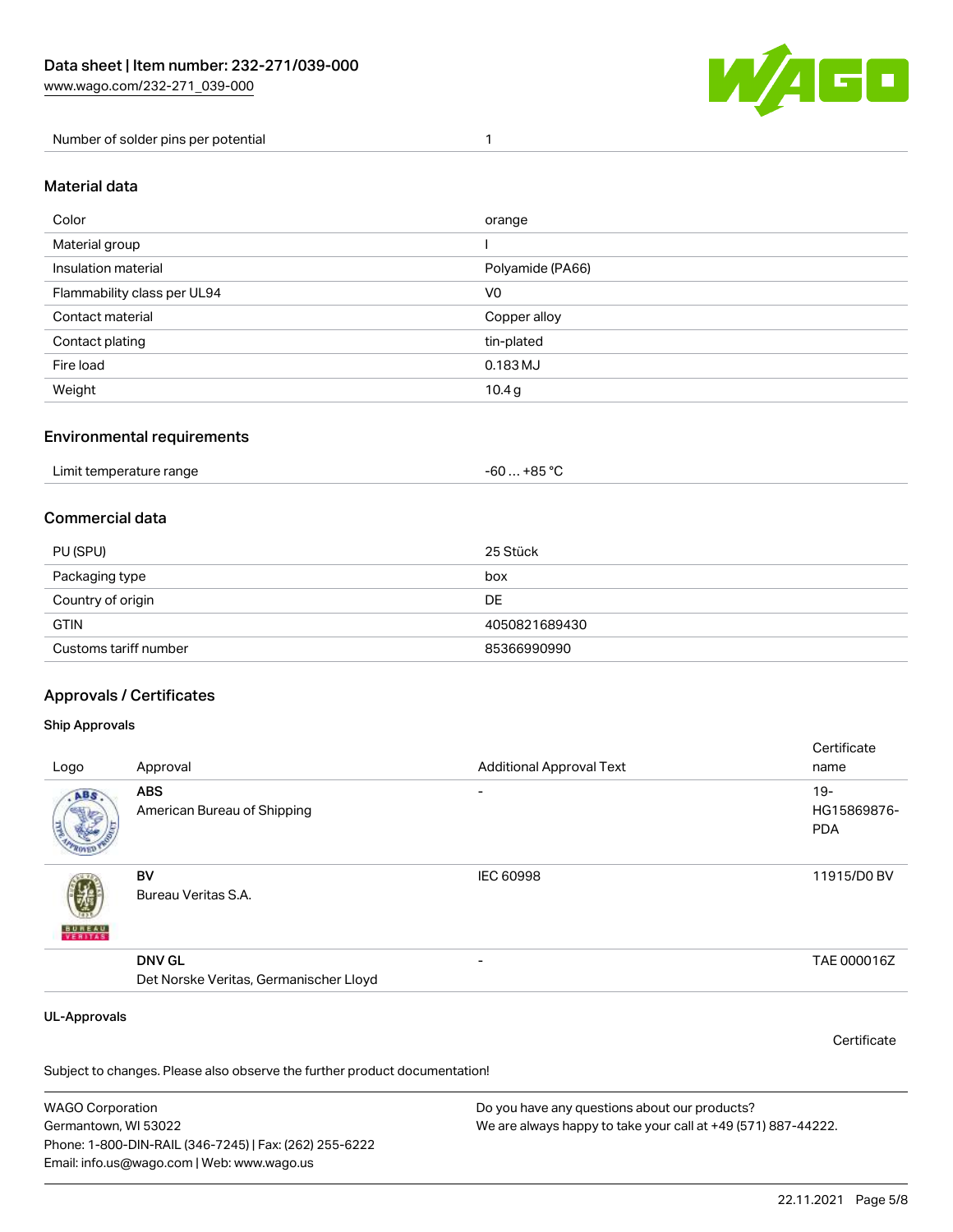## Data sheet | Item number: 232-271/039-000

[www.wago.com/232-271\\_039-000](http://www.wago.com/232-271_039-000)



| Logo                          | Approval                                                                                                                   | <b>Additional Approval Text</b> | name                      |
|-------------------------------|----------------------------------------------------------------------------------------------------------------------------|---------------------------------|---------------------------|
|                               | UL<br>UL International Germany GmbH                                                                                        | <b>UL 1977</b>                  | E45171                    |
|                               | <b>UR</b><br>Underwriters Laboratories Inc.                                                                                | <b>UL 1059</b>                  | E45172                    |
| Counterpart                   |                                                                                                                            |                                 |                           |
|                               | Item no.231-641<br>Male connector; 11-pole; Pin spacing 5.08 mm; orange                                                    |                                 | www.wago.com/231-641      |
| Testing accessories           | <b>Optional accessories</b>                                                                                                |                                 |                           |
| Testing accessories           |                                                                                                                            |                                 |                           |
|                               | Item no.: 231-661<br>Test plugs for female connectors; for 5 mm and 5.08 mm pin spacing; 2,50 mm <sup>2</sup> ; light gray |                                 | www.wago.com/231-661      |
| <b>Downloads</b>              |                                                                                                                            |                                 |                           |
| Documentation                 |                                                                                                                            |                                 |                           |
| <b>Additional Information</b> |                                                                                                                            |                                 |                           |
| Technical explanations        |                                                                                                                            | 2019 Apr 3                      | pdf<br>Download<br>2.0 MB |

#### CAD files

#### CAD data

| 2D/3D Models 232-271/039-000                                                                                                                                           | URL | Download |
|------------------------------------------------------------------------------------------------------------------------------------------------------------------------|-----|----------|
| <b>PCB Design</b>                                                                                                                                                      |     |          |
| Symbol and Footprint 232-271/039-000                                                                                                                                   | URL | Download |
| CAx data for your PCB design, consisting of "schematic symbols and PCB footprints",<br>allow easy integration of the WAGO component into your development environment. |     |          |

Subject to changes. Please also observe the further product documentation!

WAGO Corporation Germantown, WI 53022 Phone: 1-800-DIN-RAIL (346-7245) | Fax: (262) 255-6222 Email: info.us@wago.com | Web: www.wago.us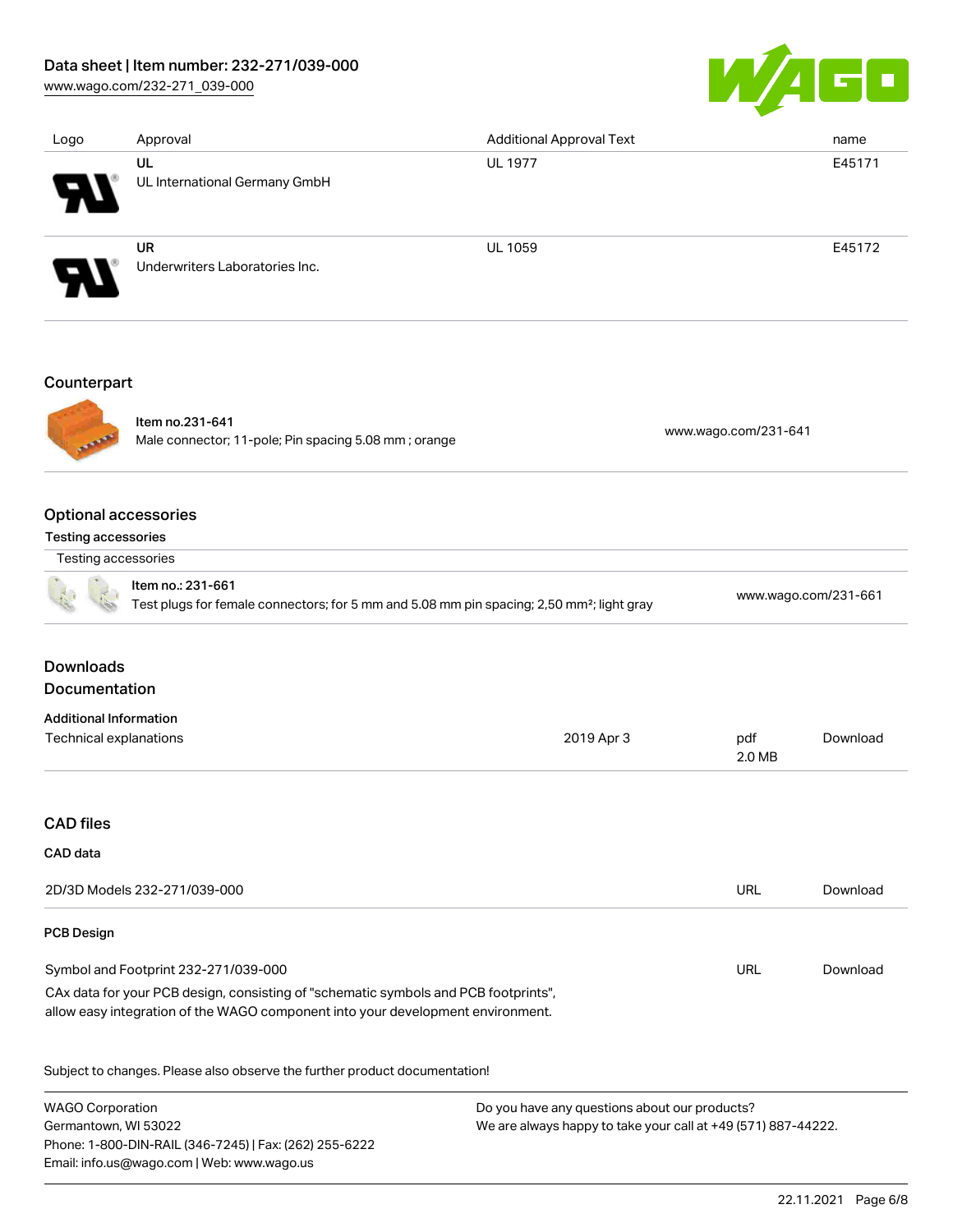#### Supported formats:

- $\blacksquare$ Accel EDA 14 & 15
- $\blacksquare$ Altium 6 to current version
- $\blacksquare$ Cadence Allegro
- $\blacksquare$ **DesignSpark**
- $\blacksquare$ Eagle Libraries
- $\blacksquare$ KiCad
- $\blacksquare$ Mentor Graphics BoardStation
- $\blacksquare$ Mentor Graphics Design Architect
- $\blacksquare$ Mentor Graphics Design Expedition 99 and 2000
- $\blacksquare$ OrCAD 9.X PCB and Capture
- $\blacksquare$ PADS PowerPCB 3, 3.5, 4.X, and 5.X
- $\blacksquare$ PADS PowerPCB and PowerLogic 3.0
- $\blacksquare$ PCAD 2000, 2001, 2002, 2004, and 2006
- $\blacksquare$ Pulsonix 8.5 or newer
- $\blacksquare$ STL
- 3D STEP П
- П TARGET 3001!
- $\blacksquare$ View Logic ViewDraw
- П Quadcept
- Zuken CadStar 3 and 4  $\blacksquare$
- Zuken CR-5000 and CR-8000 П

#### PCB Component Libraries (EDA), PCB CAD Library Ultra Librarian

| CAE data                                                                                                   |     |          |
|------------------------------------------------------------------------------------------------------------|-----|----------|
| ZUKEN Portal 232-271/039-000                                                                               | URL | Download |
|                                                                                                            |     |          |
| <b>Environmental Product Compliance</b>                                                                    |     |          |
| <b>Compliance Search</b>                                                                                   |     |          |
| Environmental Product Compliance 232-271/039-000                                                           | URL | Download |
| THT female header; angled; Pin spacing 5.08 mm; 11-pole; Locking lever; 0.6 x 1.0<br>mm solder pin; orange |     |          |

Subject to changes. Please also observe the further product documentation!

WAGO Corporation Germantown, WI 53022 Phone: 1-800-DIN-RAIL (346-7245) | Fax: (262) 255-6222 Email: info.us@wago.com | Web: www.wago.us